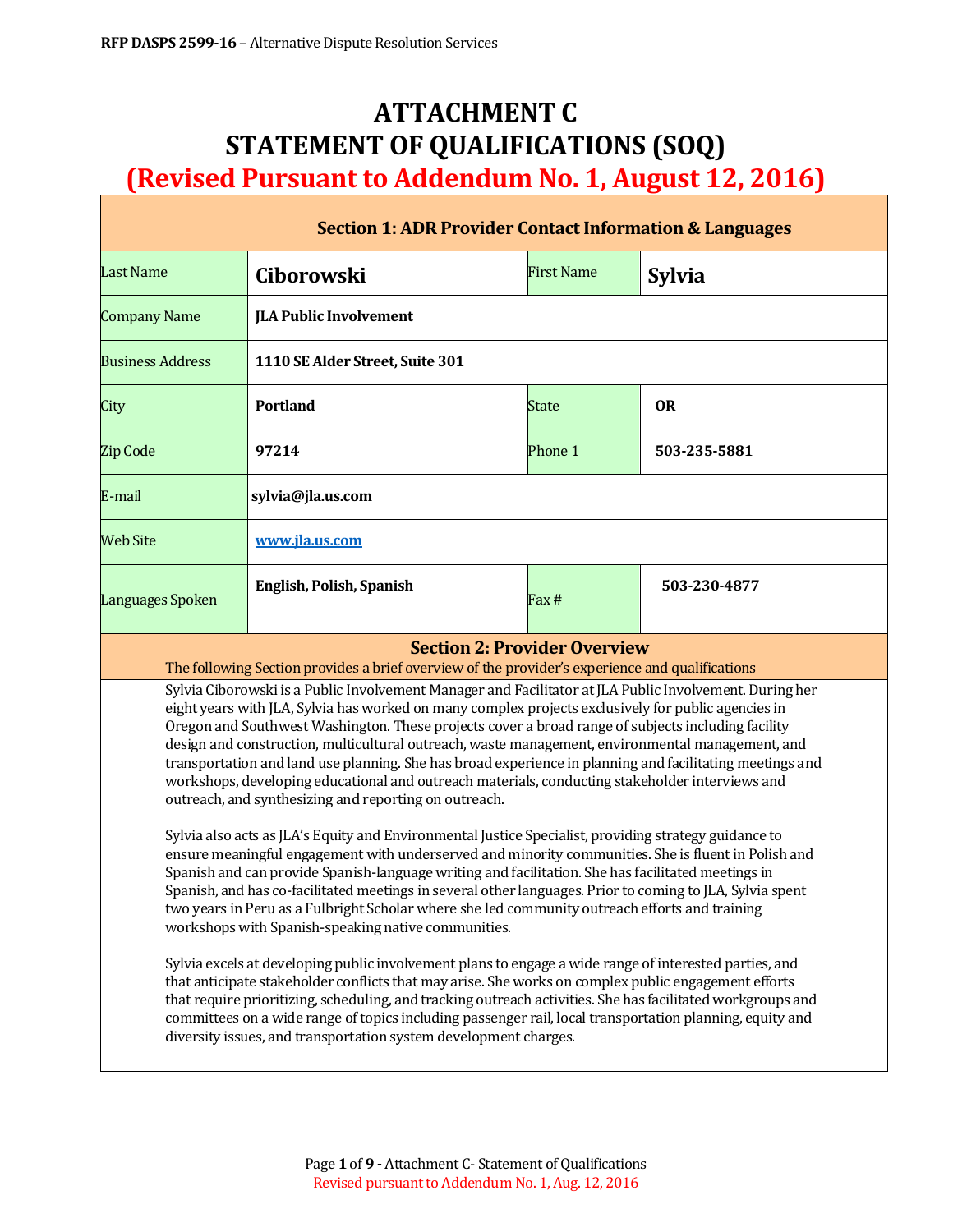$\mathbf{I}$ 

| <b>Section 3 Services Offered and Rate</b>                                                                                                                                                                                                                                                                                                                                                                               |                                                                  |                                                                                                                                                                                                                 |                                                                                                                                                                                                                                                                       |  |  |  |
|--------------------------------------------------------------------------------------------------------------------------------------------------------------------------------------------------------------------------------------------------------------------------------------------------------------------------------------------------------------------------------------------------------------------------|------------------------------------------------------------------|-----------------------------------------------------------------------------------------------------------------------------------------------------------------------------------------------------------------|-----------------------------------------------------------------------------------------------------------------------------------------------------------------------------------------------------------------------------------------------------------------------|--|--|--|
| <b>Type of Service Key Person Desires to</b><br>Offer & is Qualified to Offer                                                                                                                                                                                                                                                                                                                                            | <b>ADR</b><br><b>Provider</b><br><b>Billing Rate</b><br>per hour | <b>Support Staff Billing Rate Per</b><br><b>Hour (Rate/Title)</b>                                                                                                                                               | The following items, if checked,<br>are expenses that may be passed<br>through at cost to the agency (See<br><b>Price Agreement for details):</b>                                                                                                                     |  |  |  |
| 1. A Mediation General<br>Practitioner is an impartial third party<br>who assists two or more parties in<br>reaching a mutually acceptable<br>resolution to a controversy. These<br>Practitioners have broad mediation<br>experience and skills and are able to<br>adapt mediation to a wide variety of<br>circumstances, including workplace<br>disputes.                                                               | 00.00                                                            | 47.00 to 89.00 (range)<br><b>Administrative Assistant</b>                                                                                                                                                       | $\checkmark$ Copy/print charges<br>√ Facility Use/ Rental Fees                                                                                                                                                                                                        |  |  |  |
| $\boxtimes$ 2. A Facilitation General<br>Practitioner is an expert at helping<br>large groups work effectively towards<br>a desired objective. These<br>Practitioners have sufficiently broad<br>experience and skills so as to be able to<br>design and facilitate a large group<br>process to achieve variety of goals or<br>objectives.                                                                               | 119.47                                                           | 47.00 to 89.00 (range)<br><b>Administrative Assistant</b>                                                                                                                                                       | $\checkmark$ Copy/print charges<br>√ Facility Use/Rental Fees                                                                                                                                                                                                         |  |  |  |
| 3. A Public Policy Facilitator is an<br>expert at helping governmental<br>entities and diverse stakeholders<br>reach agreement on controversial<br>public policies or public projects, often<br>within a complex legal, political or<br>regulatory context. These providers<br>are experienced at assessing,<br>designing, convening and facilitating<br>collaborative processes.                                        | 00.00                                                            | <b>Up to 47.00 Admin 1</b><br>Up to 80.00 Admin 3<br>Up to 78.00 PI Specialist 1<br>Up to 89.00 PI Specialist 2<br>Up to 102.00 PI Specialist 3<br>Up to 118.00 PI Specialist 4<br>Up to 134.00 PI Specialist 5 | $\checkmark$ Copy/print charges<br>√Facility Use/Rental Fees                                                                                                                                                                                                          |  |  |  |
| $\boxtimes$ 4. A Public Involvement<br>Practitioner is an expert at helping<br>governmental entities engage the<br>public on public issues or projects.<br>These providers are able to design and<br>implement an appropriate public<br>involvement process from projects<br>that seek to inform or educate the<br>public to projects that allow for<br>greater public involvement via<br>consultation or collaboration. | 119.47                                                           | Up to 47.00 Admin 1<br>Up to 80.00 Admin 3<br>Up to 78.00 PI Specialist 1<br>Up to 89.00 PI Specialist 2<br>Up to 102.00 PI Specialist 3<br>Up to 118.00 PI Specialist 4<br>Up to 134.00 PI Specialist 5        | $\checkmark$ Copy/print charges<br>$\checkmark$ Facility rental fees<br>√Mail or bulk email fees<br>$\checkmark$ Telephone charges<br>√Website hosting, online<br>software or online services fees<br>√Video production services<br>$\checkmark$ Other Subcontractors |  |  |  |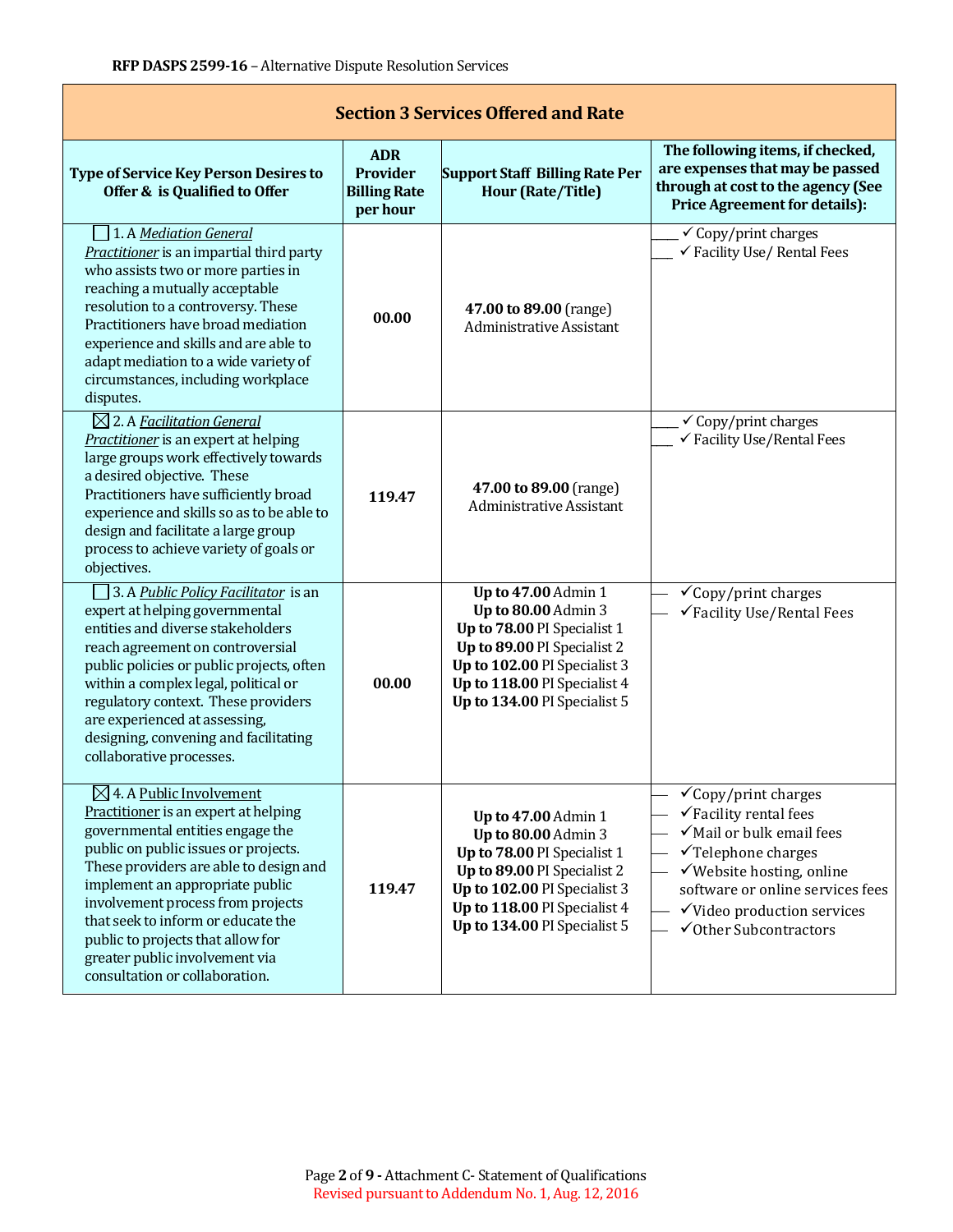| Section 4A: Does the Provider charge travel expenses to provide services in your area? |                                                                               |                                                                   |  |  |
|----------------------------------------------------------------------------------------|-------------------------------------------------------------------------------|-------------------------------------------------------------------|--|--|
| <b>County or County Area</b>                                                           | <b>Available to work in this</b><br>area without charging travel<br>expenses. | Available to work in this area<br>but will charge travel expenses |  |  |
| 1 Clatsop, Columbia, Tillamook - Counties                                              |                                                                               | $\boxtimes$                                                       |  |  |
| 2 Washington, Multnomah - Counties                                                     |                                                                               | $\times$                                                          |  |  |
| 3 Polk, Marion, Yamhill - Counties                                                     |                                                                               | $\boxtimes$                                                       |  |  |
| 4 Lincoln, Benton, Linn - Counties                                                     |                                                                               | $\boxtimes$                                                       |  |  |
| 5 Lane - County                                                                        |                                                                               | $\boxtimes$                                                       |  |  |
| 6 Douglas - County                                                                     |                                                                               | $\boxtimes$                                                       |  |  |
| 7 Coos, Curry - Counties                                                               |                                                                               | $\boxtimes$                                                       |  |  |
| 8 Josephine, Jackson - Counties                                                        |                                                                               | $\boxtimes$                                                       |  |  |
| 9 Hood River, Wasco, Sherman, Gilliam, Wheeler                                         |                                                                               | $\boxtimes$                                                       |  |  |
| 10 Jefferson, Crook, Deschutes - Counties                                              |                                                                               | $\boxtimes$                                                       |  |  |
| 11 Lake, Klamath - Counties                                                            |                                                                               | $\boxtimes$                                                       |  |  |
| 12 Morrow, Umatilla - Counties                                                         |                                                                               | $\boxtimes$                                                       |  |  |
| 13 Wallowa, Union, Grant, Baker - Counties                                             |                                                                               | $\boxtimes$                                                       |  |  |
| 14 Harney, Malheur - Counties                                                          |                                                                               | $\boxtimes$                                                       |  |  |
| 15 Clackamas - County                                                                  |                                                                               |                                                                   |  |  |

**Section 4B: Hourly Travel Charges.** *If, in addition to allowable travel expenses, the Provider will charge for travel time and the travel time of administrative assistants or staff, or both, the hourly travel rate for Proposer and each of Proposer's administrative assistant and staff must be identified here: :*

The provider and other staff will charge for travel time at the hourly rates shown in Section 3. JLA works with clients to set maximum hours per day for travel.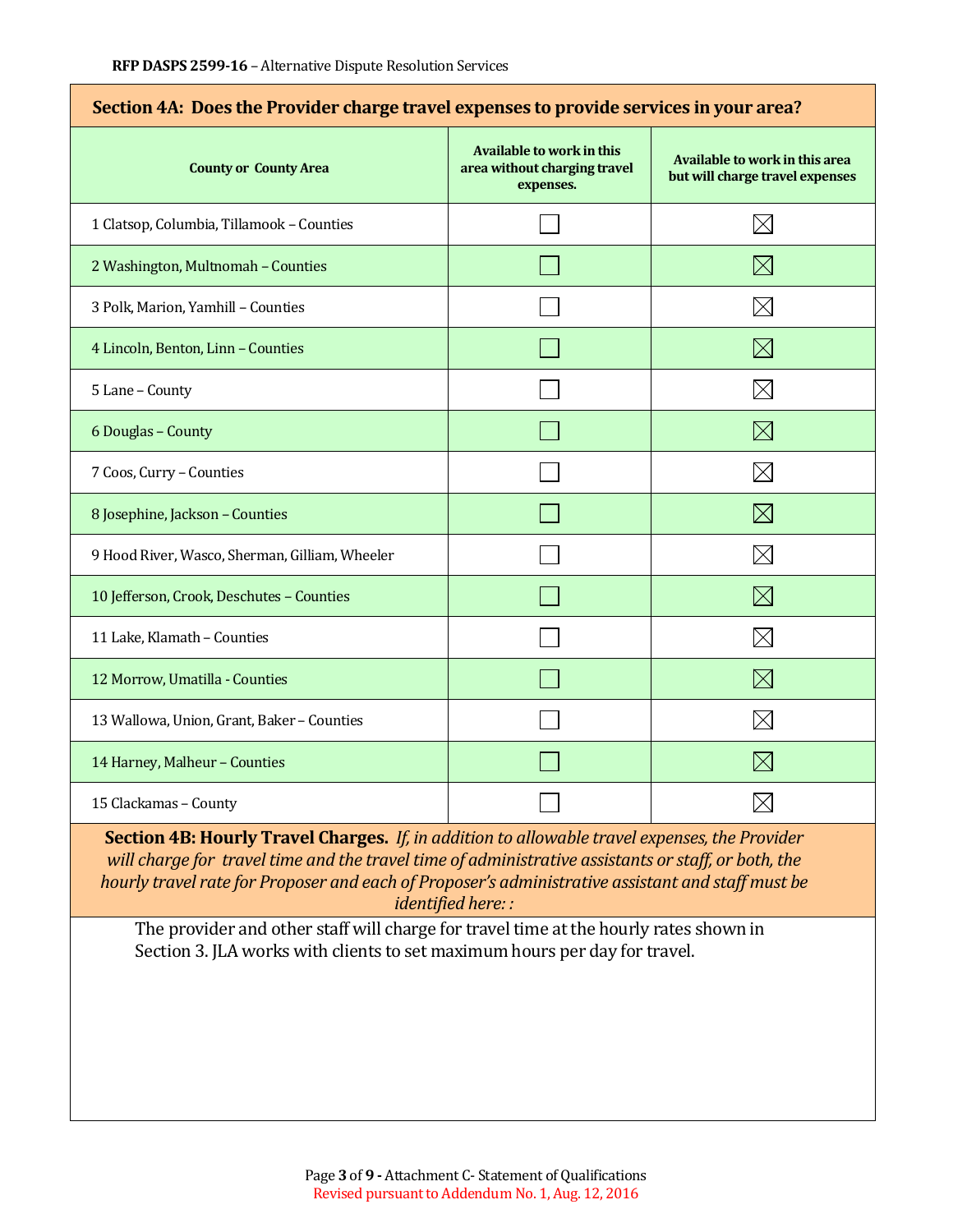#### **Section 5: Standards the Provider Subscribes to and Licenses Held**

 $\boxtimes$ Oregon Mediation Association Core Standards of Mediation Practice, April 23, 2005 [\(http://www.mediate.com/oma/pg61.cfm](http://www.mediate.com/oma/pg61.cfm) )

#### $\boxtimes$  Association for Conflict Resolution, Model Standards of Conduct for Mediators, 2005 revisions.

[http://www.imis100us2.com/acr/ACR/Resources/Model\\_Standards/ACR/Resources/Mod](http://www.imis100us2.com/acr/ACR/Resources/Model_Standards/ACR/Resources/Model_Standards.aspx?hkey=315fc2bd-2cac-422b-82bf-b3160b6a1b08) [el\\_Standards.aspx?hkey=315fc2bd-2cac-422b-82bf-b3160b6a1b08](http://www.imis100us2.com/acr/ACR/Resources/Model_Standards/ACR/Resources/Model_Standards.aspx?hkey=315fc2bd-2cac-422b-82bf-b3160b6a1b08)

Model Standards of Practice for Family and Divorce Mediation [http://www.imis100us2.com/acr/ACR/Resources/Model\\_Standards/ACR/Resources/Mod](http://www.imis100us2.com/acr/ACR/Resources/Model_Standards/ACR/Resources/Model_Standards.aspx?hkey=315fc2bd-2cac-422b-82bf-b3160b6a1b08) [el\\_Standards.aspx?hkey=315fc2bd-2cac-422b-82bf-b3160b6a1b08](http://www.imis100us2.com/acr/ACR/Resources/Model_Standards/ACR/Resources/Model_Standards.aspx?hkey=315fc2bd-2cac-422b-82bf-b3160b6a1b08)

 $\boxtimes$  International Association for Public Participation (IAP2), Code of Ethics for Public Participation Practitioners (See [http://www.iap2.org/displaycommon.cfm?an=1&subarticlenbr=8\)](http://www.iap2.org/displaycommon.cfm?an=1&subarticlenbr=8)

 $\Box$  Other professional standards that the provider subscribes to:

Oregon State Bar # **140600**

 $\mathbf{I}$ Other professional licenses: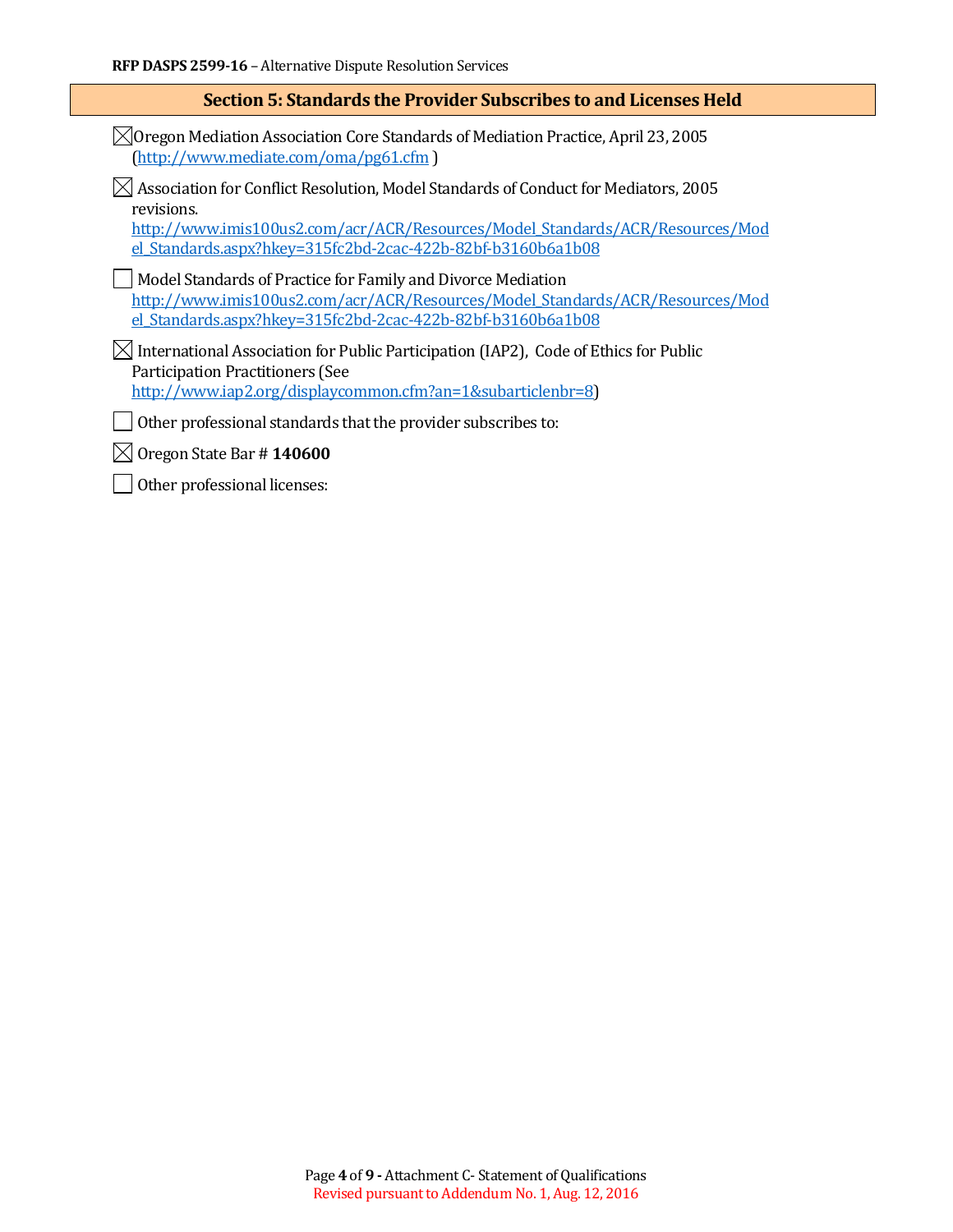| Section #6: Provider's Specialized Areas of Expertise |                                                      |                             |  |  |  |  |
|-------------------------------------------------------|------------------------------------------------------|-----------------------------|--|--|--|--|
| Area of Expertise                                     | <b>Sub Specialty</b>                                 | Areas of expertise          |  |  |  |  |
| <b>Business and Finance</b>                           | General                                              |                             |  |  |  |  |
|                                                       | <b>Investment and Finance</b>                        |                             |  |  |  |  |
|                                                       | Patents or Intellectual Property Rights              |                             |  |  |  |  |
| <b>Civil Rights</b>                                   | <b>Civil Rights</b>                                  | $\boxtimes$                 |  |  |  |  |
| Consumer                                              | All Types, Consumer-Merchant Disputes                |                             |  |  |  |  |
|                                                       | <b>Assistive Technologies</b>                        |                             |  |  |  |  |
|                                                       | Vehicle Sales, Service or Repair                     |                             |  |  |  |  |
| Cultural                                              | Cross Cultural, Ethnicity, or Related Fields         | $\boxtimes$                 |  |  |  |  |
| Education                                             | Education                                            |                             |  |  |  |  |
|                                                       | <b>Special Education</b>                             |                             |  |  |  |  |
| Environmental                                         | Agricultural Exceptions (goal 2)                     |                             |  |  |  |  |
|                                                       | Agriculture                                          |                             |  |  |  |  |
|                                                       | Air, Land and Water Quality                          | $\boxtimes$                 |  |  |  |  |
|                                                       | Coastal                                              |                             |  |  |  |  |
|                                                       | <b>Endangered Species or Wildlife</b>                |                             |  |  |  |  |
|                                                       | Energy                                               | $\boxtimes$                 |  |  |  |  |
|                                                       | Forestry                                             | $\mathcal{L}_{\mathcal{A}}$ |  |  |  |  |
|                                                       | Hazardous Materials and Environmental                | $\Box$                      |  |  |  |  |
|                                                       | <b>Other Natural Resource Related</b>                | $\boxtimes$                 |  |  |  |  |
|                                                       | Water Resources, Wetlands                            | $\boxtimes$                 |  |  |  |  |
|                                                       | Government-to-Government (e.g., state-tribal)        |                             |  |  |  |  |
| Governmental and<br>Regulatory                        | Professional Licensing                               |                             |  |  |  |  |
|                                                       | <b>Public Utilities</b>                              |                             |  |  |  |  |
|                                                       | Child Dependency and Permanency Planning (Adoption)  |                             |  |  |  |  |
| <b>Human Services</b>                                 | Disability                                           |                             |  |  |  |  |
|                                                       | Family Services, including Service Plans             | $\mathcal{L}_{\mathcal{A}}$ |  |  |  |  |
|                                                       | <b>Health Care</b>                                   |                             |  |  |  |  |
|                                                       | <b>Senior Services</b>                               |                             |  |  |  |  |
|                                                       | <b>Social Services</b>                               |                             |  |  |  |  |
|                                                       | <b>Vocational Rehabilitation</b>                     |                             |  |  |  |  |
|                                                       | <b>Public Assistance - AFS</b>                       |                             |  |  |  |  |
| International                                         | International                                        |                             |  |  |  |  |
|                                                       | Collective Bargaining and Labor                      |                             |  |  |  |  |
| Labor and<br>Employment                               | <b>General Employment and Human Resources</b>        |                             |  |  |  |  |
|                                                       | <b>Workers' Compensation</b>                         |                             |  |  |  |  |
|                                                       | <b>Workplace Interpersonal Disputes</b>              |                             |  |  |  |  |
| Torts or Insurance Claims                             | Torts or Insurance Claims                            |                             |  |  |  |  |
|                                                       | Construction Industry & Contracts, Civil Engineering |                             |  |  |  |  |
| <b>Transportation, Housing</b><br>and Land Use        | <b>Eminent Domain</b>                                |                             |  |  |  |  |
|                                                       | <b>General Planning</b>                              | $\boxtimes$                 |  |  |  |  |
|                                                       | <b>Growth Management</b>                             | Т.                          |  |  |  |  |
|                                                       | Housing                                              |                             |  |  |  |  |
|                                                       | Land Use                                             | $\boxtimes$                 |  |  |  |  |
|                                                       | Railroad                                             |                             |  |  |  |  |
|                                                       | <b>Real Property</b>                                 |                             |  |  |  |  |
|                                                       | <b>Siting Controversial Projects or Facilitates</b>  | $\boxtimes$                 |  |  |  |  |

Page **5** of **9 -** Attachment C- Statement of Qualifications Revised pursuant to Addendum No. 1, Aug. 12, 2016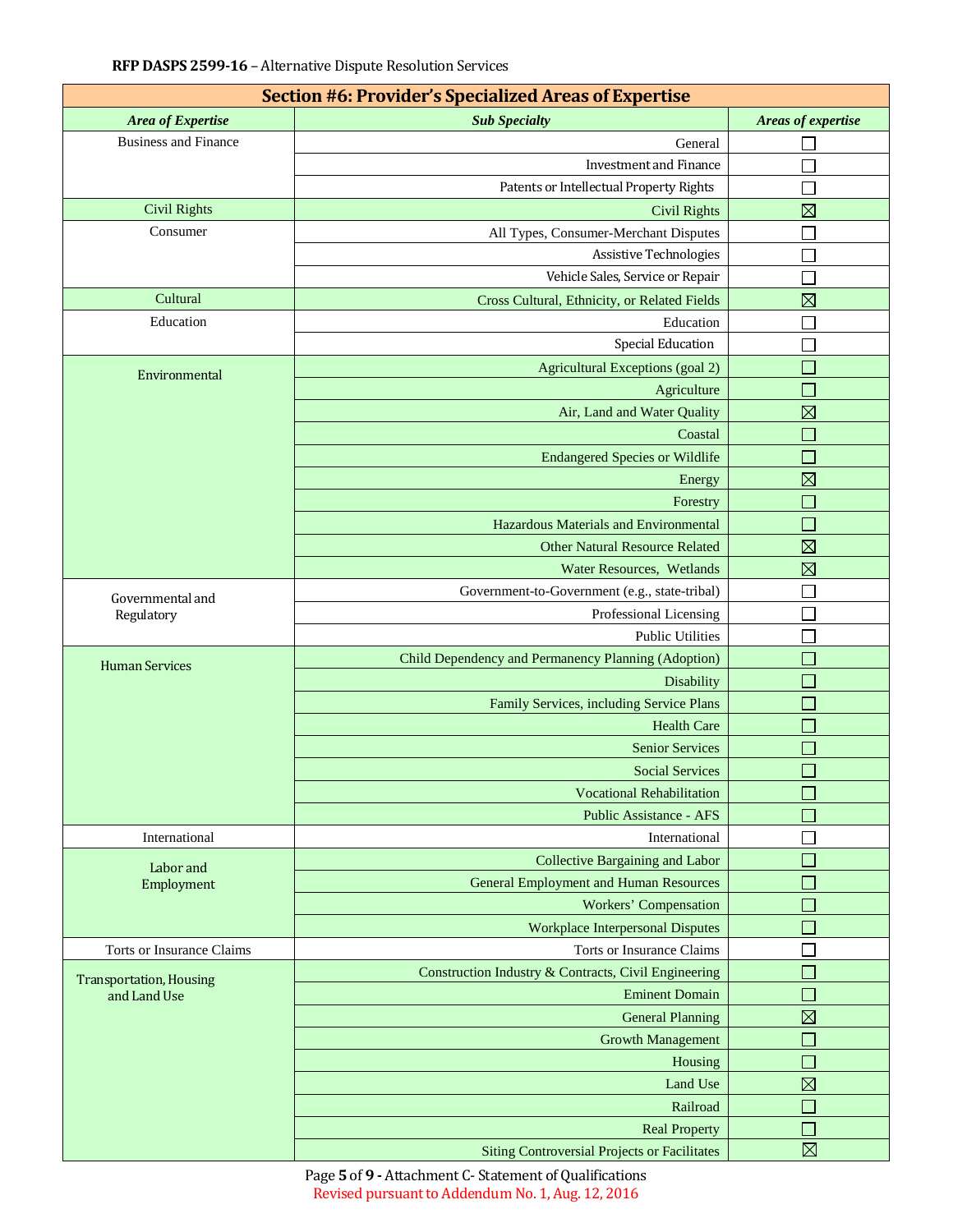# **Section 7: Relevant Education and Training**

Sylvia has a strong background in conflict resolution, mediation and consensus building. Sylvia received a J.D. from Lewis and Clark School of Law, with an Environmental and Natural Resources Law Certificate. During her time at law school she took numerous courses in alternative dispute resolution, particularly mediation and negotiation. She won the regional ABA negotiation competition and competed at the national level. Sylvia also has a bachelor's degree in international relations from Loyola Marymount University and a Juris Doctor (J.D.) from Lewis & Clark Law School.

She currently volunteers as a court mediator with the Multnomah County Circuit Court and has received more than 100 hours of formal mediation training, including Basic Plus Mediation Training and Advanced Workplace Mediation Training (with the Confluence Center for Mediation & Training) and training through Multnomah County Courts to become a certified court-connected mediator.

# **Section 8: Relevant Training Conducted by the Provider**

Sylvia has conducted trainings and presentations on a variety of public involvement and conflict resolution topics, including:

- How to partner with community based organizations to improve outreach to minority and underserved populations, IAP2 Conference
- Panel with Portland-based equity and diversity leaders, IAP2 Conference<br>• Conflict resolution techniques for planners training. Oregon Chapter of th
- Conflict resolution techniques for planners training, Oregon Chapter of the American Planning Association Conference

### **Section 9: Workplace Mediation Experience**

### **Section 10: Litigation Settlement Related Experience**

### **Section 11: Overall Mediation Experience**

Sylvia has been a volunteer mediator with the Multnomah County Small Claims Court for more than two years. She mediates court cases on a range of topics, including small business disputes, landlord-tenant claims, collections cases, and contract disputes. She has mediated over 50 cases with more than 100 hours of experience.

### **Section 12: Facilitation Experience**

Sylvia has been facilitating public meetings and committees for government agencies for more than five years. Her work has included facilitating long-term advisory committees, annual strategic planning meetings, discussion and focus group meetings, large public open houses, and meetings in other languages. Clients have included Clackamas County, the Oregon Department of Transportation, Metro, City of Portland, and Washington County, among others. All of her facilitation work with JLA has been with public agencies and stakeholders located in Oregon and Southwest Washington.

Page **6** of **9 -** Attachment C- Statement of Qualifications Revised pursuant to Addendum No. 1, Aug. 12, 2016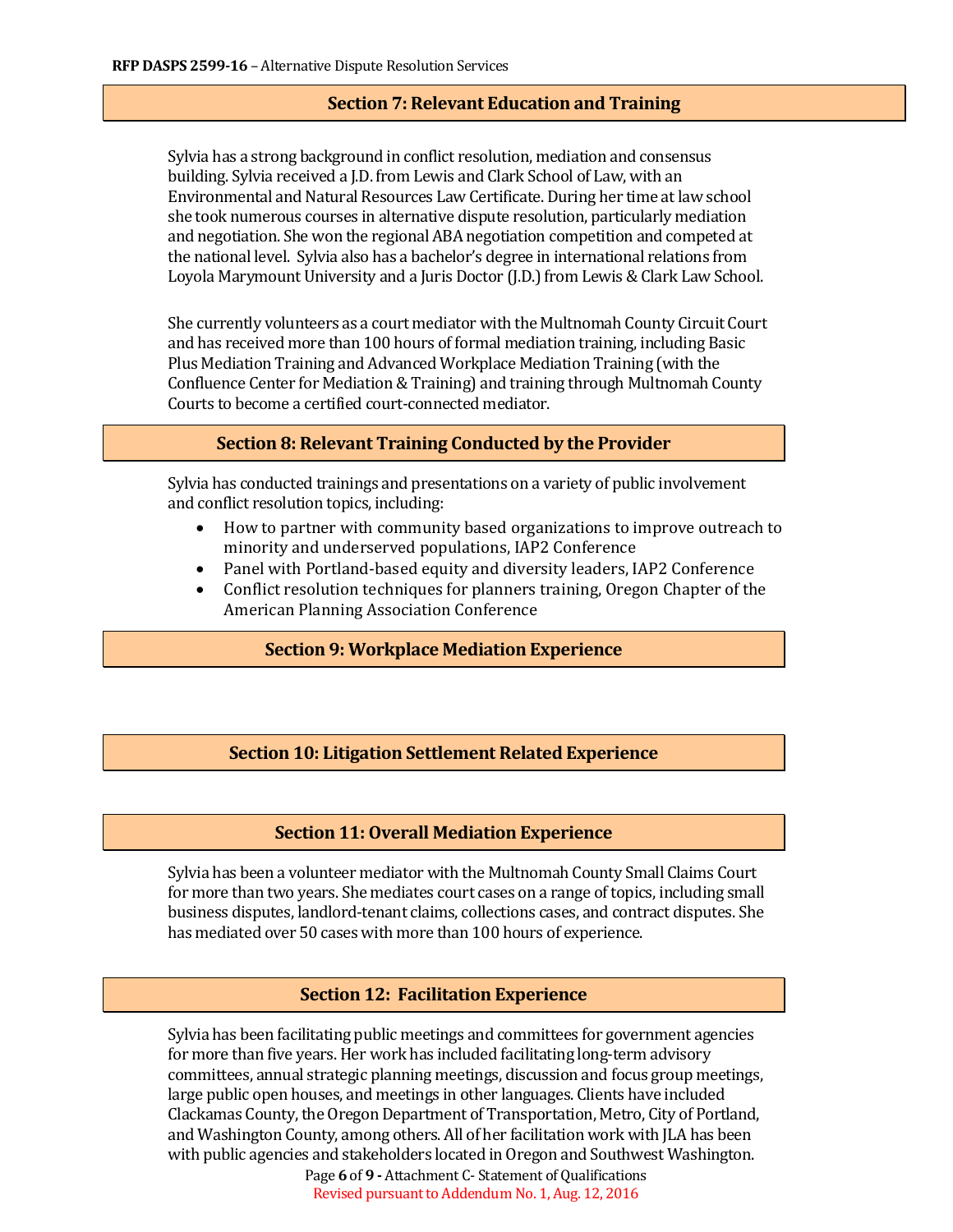Sylvia works with agencies prior to facilitating any meeting to develop an agenda and facilitation style to meet the agency goals. She excels at developing meeting formats and discussion questions that will put participants at ease and promote fluid conversation, with the aim of providing the agency with input on specific issues and outcomes. She has facilitated meetings on complex and controversial multi-year projects, as well as one-time discussion group meetings for short-term project.Her meeting formats have included large group discussions, partner work, breakout sessions, visioning exercises, flip chart exercises, activities using iPad survey tool technology, among others.

Topic areas for the meetings that Sylvia has facilitated include transportation, land use planning, climate change issues, health, equity, and natural resources. A select example of Sylvia's facilitation experience includes:

- Leading nine discussion group meetings in multiple languages to engage more than 200 non-English speakers in developing TriMet's long-range bus plans. Sylvia partnered with community-based organizations to develop agendas and engage participants. Sylvia co-facilitated meetings in Spanish and English languages, and trained or guided facilitators in Vietnamese, Bhutanese, and Russian languages. The process helped TriMet adapt its bus plans to meet the needs of underserved communities and move forward to finalize and implement these long-range plans.
- Facilitating two long-term committees as part of Clackamas County's process to improve travel by all modes – walking, biking, transit and driving. The committees advised on development of a new land-use designation called a mixed-use multimodal boundary in the County's vibrant regional center; provided input to develop new transportation standards for the regional center; and helped the County develop a new methodology, project list and rates for its Transportation System Development Charge program. The committees included members with a wide range of backgrounds and interests, including economic, education, neighborhood, transportation, development, real estate, and transportation as well as agency staff.
- Implementing the annual strategic planning meeting for a neighborhood district and its board, in order to reflect on past successes and setbacks and set priorities for the coming year.
- Facilitating discussion with health and equity leaders focused on assessing longterm transportation strategies in Washington County, Oregon.
- Facililitating discussion with agriculture and rural interests concerned to discuss options for siting a passenger rail alignment through sensitive lands.

We estimate Sylvia's facilitation experience to be well over 500 hours.

### **Section 13: Public Policy Facilitation Experience**

#### **Section 14: Experience as a Public Involvement Practitioner**

Sylvia's eight years of public involvement experience includes strategizing and implementing comprehensive public involvement programs, planning and facilitating meetings and workshops, conducting stakeholder interviews and focus groups, managing public information materials and campaigns, and outreach reporting. She